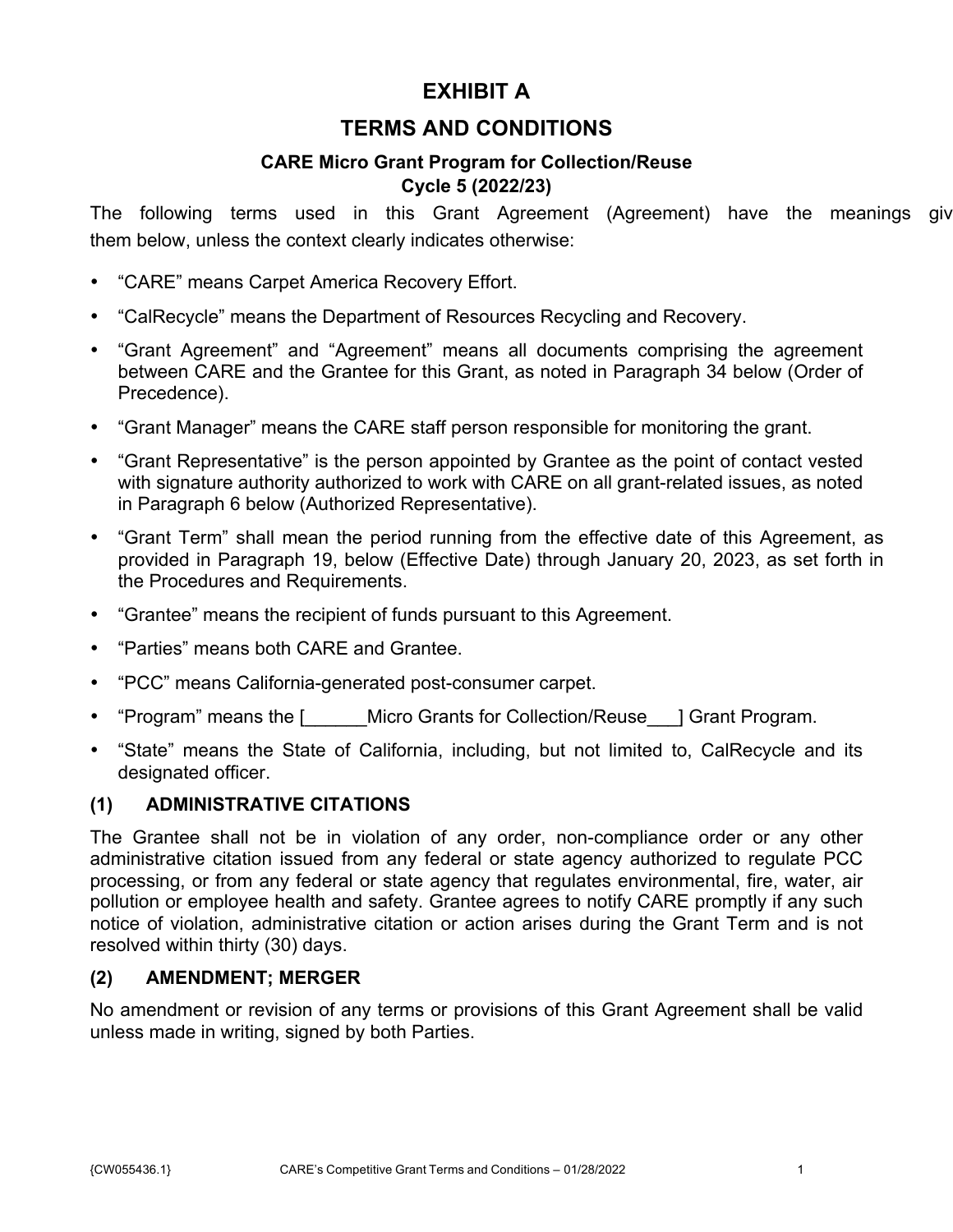### **(3) AMERICANS WITH DISABILITIES ACT**

The Grantee acknowledges that it will comply with the Americans with Disabilities Act of 1990, 42 U.S.C.§ 12101 *et seq.* ("ADA"), which prohibits discrimination on the basis of disability, as well as all applicable regulations and guidelines issued pursuant to the ADA.

### **(4) ASSIGNMENT, SUCCESSORS, AND ASSIGNS**

(a) This Agreement may not be assigned by the Grantee, either in whole or in part, without CARE's prior written consent.

(b) The provisions of this Agreement shall be binding upon and inure to the benefit of CARE, the Grantee, and their respective successors and assigns.

## **(5) AUDIT; RECORDS ACCESS**

The Grantee agrees that CARE, or any of CARE's designated representatives shall have the right to inspect Grantee's facilities during reasonable business hours, and review and copy any records and supporting documentation pertaining to the performance of this Agreement. The Grantee agrees to maintain such records for possible audit for a minimum of three (3) years after final payment date or Grant Term end date, whichever is later, unless a longer period of records retention is stipulated, or until completion of any action and resolution of all issues which may arise as a result of any litigation, dispute, or audit, whichever is later. The Grantee agrees to allow the designated representatives access to such records during normal business hours and to allow interviews of any employees who might reasonably have information related to such records. In addition, the Grantee agrees to allow the above parties to audit records and interview staff in any contract or subcontract related to the performance of this Agreement.

### **(6) AUTHORIZED REPRESENTATIVE**

The Grantee shall continuously maintain a Grant Representative and point of contact vested with signature authority authorized to work with CARE on all grant-related issues. The Grantee shall, at all times, keep the Grant Manager informed as to the identity and contact information of the Grant Representative.

### **(7) AVAILABILITY OF FUNDS**

CARE's obligations under this Agreement are contingent upon and subject to the availability of funds appropriated for this Program and grant.

## **(8) BANKRUPTCY/DECLARATION OF FISCAL EMERGENCY NOTIFICATION**

If the Grantee files for protection under any Chapter of the Bankruptcy Code (U.S.C., Title 11), the Grantee shall notify CARE within 15 days of such filing or declaration, pursuant to the procedures set forth in the section entitled "Communications" herein.

### **(9) CHARTER CITIES**

If the Grantee is a charter city, a joint powers authority that includes one or more charter cities, or the regional lead for a regional program containing one or more charter cities, the Grantee shall not receive any grant funding if such funding is prohibited by Labor Code section 1782. If it is determined that Labor Code section 1782 prohibits funding for the grant project, this Agreement will be terminated and any disbursed grant funds shall be returned to CARE.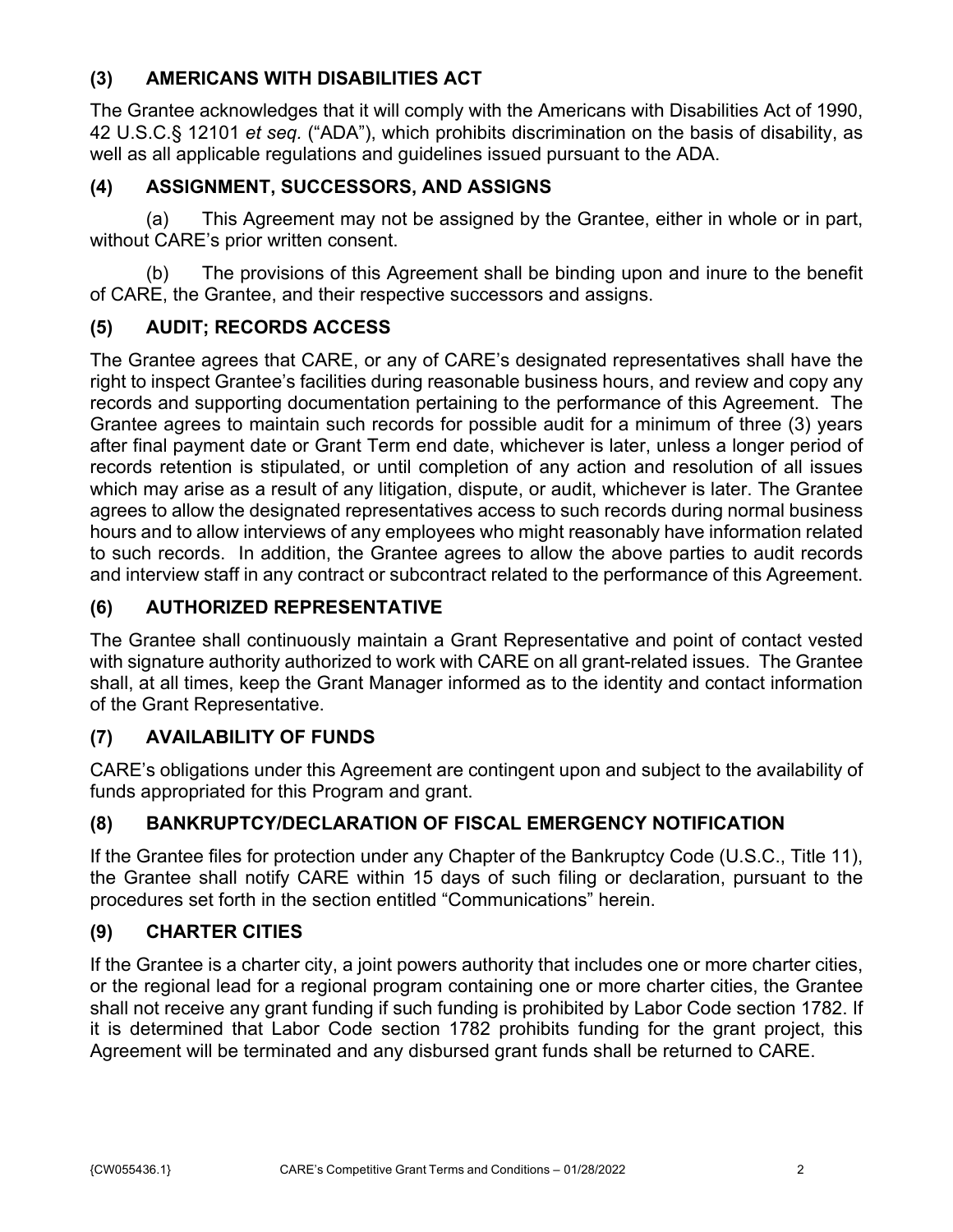### **(10) COMMUNICATIONS**

All communications from the Grantee to CARE shall be directed to the Grant Manager, and all communications from CARE to the Grantee shall be directed to the Grant Representative. All notices, including reports and payment requests required by this Agreement shall be given in writing by email to the Grant Manager, as identified in the Procedures and Requirements (Exhibit B). If an original document is required, prepaid mail or personal delivery to the Grant Manager is required following the email.

#### **(11) COMPLIANCE**

The Grantee shall comply fully with all applicable federal, state, and local laws, ordinances, regulations, and permits. The Grantee shall provide evidence, upon request, that all applicable local, state, and federal permits, licenses, registrations, and approvals have been secured for the purposes for which grant funds are to be expended. The Grantee shall maintain compliance with such requirements throughout the Grant Term. The Grantee shall ensure that the requirements of the California Environmental Quality Act are met for any approvals or other requirements necessary to carry out the terms of this Agreement. The Grantee shall ensure that all of its contractors and subcontractors have all local, state, and federal permits, licenses, registrations, certifications, and approvals required to perform the work for which they are hired. Any deviation from the requirements of this section shall result in non-payment of grant funds.

#### **(12) CONFLICT OF INTEREST**

(a) CARE. CARE, and its Technical Committee, officers and staff shall abide by all CARE policies regarding conflicts of interest. The CARE Technical Committee shall avoid both actual conflicts of interest and the appearance of conflicts of interest with any Grantee. No member of the CARE Technical Committee shall have a financial interest in any Grantee, unless such interest is legally authorized. CARE Technical Committee members shall not participate in the discussion, deliberation or vote on a matter before the Committee, or in any way attempt to use his or her official position to influence a decision of the Committee, if he or she has a prohibited interest with respect to the Grantee.

(b) State Employees. CARE's Grant program may be reviewed on occasion by CalRecycle. As a result, the Grantee should be aware of the following provisions related to the hiring and employment of current or former state employees. If the Grantee has any questions on the status of any person rendering services or involved with this Agreement, Grantee shall contact CalRecycle or the relevant State agency immediately for clarification.

(1) Current State Employees. No officer or employee shall engage in any employment, activity, or enterprise from which the officer or employee receives compensation or has a financial interest and which is sponsored or funded by any state agency, unless the employment, activity, or enterprise is required as a condition of regular state employment. In addition, no officer or employee shall contract on his or her own behalf as an independent contractor with any state agency to provide goods or services. (*See* Pub. Contract Code § 10410.)

(2) Former State Employees. For the two-year period from the date he or she left state employment, no former state officer or employee may enter into a contract in which he or she engaged in any of the negotiations, transactions, planning, or any part of the decision-making process relevant to the contract while employed in any capacity by any state agency. For the twelve-month period from the date he or she left state employment, no former state officer or employee may enter into a contract with any state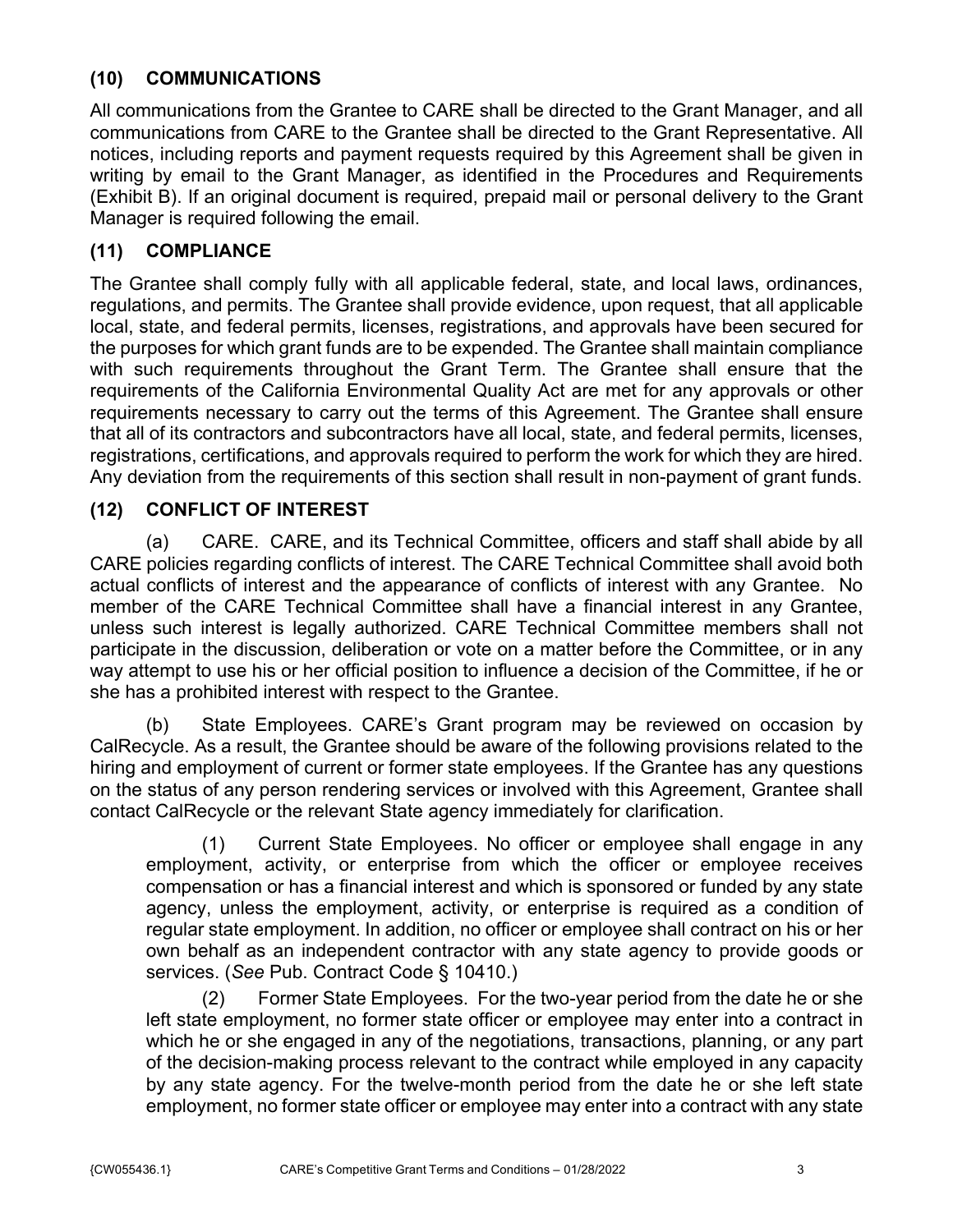agency if he or she was employed by that state agency in a policy-making position in the same general subject area as the proposed contract within the twelve-month period prior to his or her leaving state service. (*See* Pub. Contract Code § 10411).

(3) If the Grantee violates any provision of the above paragraphs, such action by the Grantee may render this Agreement void. (*See* Pub. Contract Code, § 10420).

### **(13) CONTRACTORS; SUBCONTRACTORS**

The Grantee shall be entitled to expend grant funds to pay for contractors and subcontractors, provided that the use of grant funds for such contractors or subcontractors shall be consistent with this Agreement, including the Grantee's Application, Budget and Work Plan. Any use of contractors or subcontractors that is not in accordance with the Grantee's Application, Budget or Work Plan must be agreed to in writing by CARE. The Grantee shall notify the Grant Manager immediately upon termination of any such contract or subcontract.

Nothing contained in this Agreement or otherwise, shall create any contractual relation between CARE and any contractors or subcontractors of Grantee, and no agreement with contractors or subcontractors shall relieve the Grantee of its responsibilities and obligations hereunder. The Grantee agrees to be as fully responsible to CARE for the acts and omissions of its contractors and subcontractors and of persons either directly or indirectly employed by any of them as it is for the acts and omissions of persons directly employed by the Grantee. The Grantee's obligation to pay its contractors and subcontractors is an independent obligation from CARE's obligation to make payments to the Grantee. As a result, CARE shall have no obligation to pay or to enforce the payment of any monies to any contractor or subcontractor.

## **(14) CORPORATION QUALIFIED TO DO BUSINESS IN CALIFORNIA**

If Grantee is a corporation, the corporation shall be in good standing in its state of incorporation and be qualified to do business in the State of California by filing the appropriate documents and registrations with the California Secretary of State.

### **(15) DISCHARGE OF GRANT OBLIGATIONS**

The Grantee's obligations under this Agreement shall be deemed discharged only upon acceptance of the final report by CARE. If the Grantee is a non-profit entity, the Grantee's Board of Directors shall accept and certify as accurate the final report prior to its submission to CARE.

### **(16) DISCLAIMER OF WARRANTY**

CARE makes no warranties, express or implied, including without limitation, the implied warranties of merchantability and fitness for a particular purpose, regarding the materials, equipment, services or products purchased, used, obtained or produced with funds awarded under this Agreement, whether such materials, equipment, services or products are purchased, used, obtained or produced alone or in combination with other materials, equipment, services or products. No CARE employees or agents have any right or authority to make any other representation, warranty or promise with respect to any materials, equipment, services or products, purchased, used, obtained, or produced with grant funds. In no event shall CARE be liable for direct, special, incidental or consequential damages arising from the use, sale or distribution of any materials, equipment, services or products purchased or produced with grant funds awarded under this Agreement.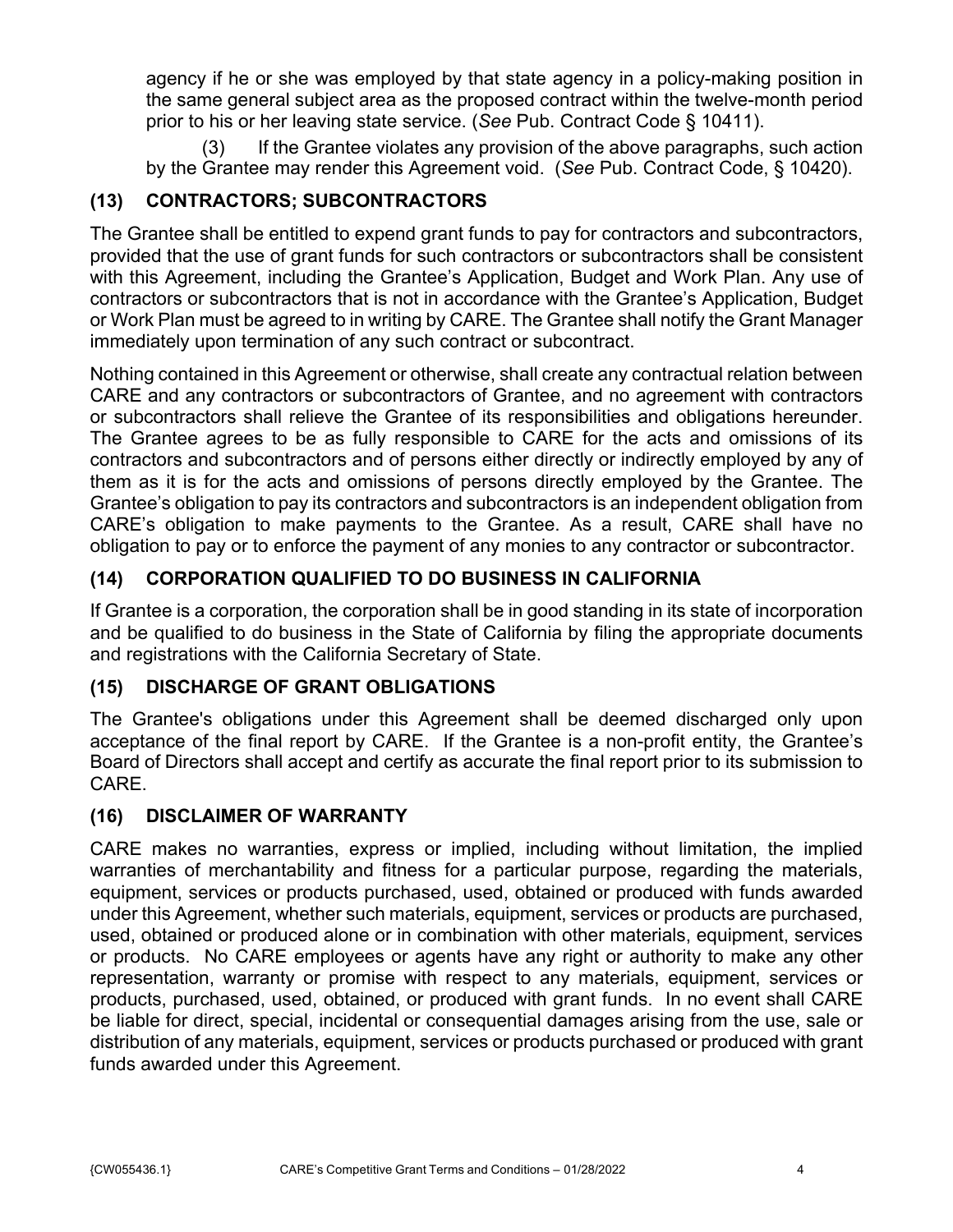### **(17) DISCRETIONARY TERMINATION**

CARE shall have the right to immediately terminate this Agreement at CARE's sole discretion and for any reason. Within thirty (30) days of receipt of such written notice, the Grantee shall be required to:

(a) Submit a final written report describing all work performed by the Grantee.

(b) Submit an accounting of all grant funds expended up to and including the date of termination.

(c) Reimburse CARE for any unspent grant funds.

## **(18) DISPUTES**

In the event of a dispute regarding performance under this Agreement or interpretation of requirements contained therein, the Grantee may, in addition to any other remedies that may be available, provide written notice of the particulars of such dispute to CARE's Grant Manager for further review by the Technical Committee for Program grants: CA Carpet Stewardship Program c/o Abbie Beane – Grants Manager, P.O. Box 641129, Los Angeles, CA 90064 or abeane@carpetrecovery.org. Such written notice and appeal must contain the grant number. Unless otherwise instructed by the Grant Manager, the Grantee shall continue with its responsibilities under this Agreement during any dispute.

### **(19) EFFECTIVE DATE**

This Agreement shall only be effective beginning on the date that both Parties have executed the Grant Agreement Coversheet.

### **(20) ENTIRE AGREEMENT**

This Agreement supersedes all prior agreements, oral or written, made with respect to the subject hereof and, together with all attachments and documents incorporated by reference, contains the entire agreement of the Parties.

## **(21) ENVIRONMENTAL JUSTICE**

In the performance of this Agreement, the Grantee shall conduct its programs, policies, and activities that substantially affect human health or the environment in a manner that ensures the fair treatment of people of all races, cultures, and income levels, including minority populations and low-income populations of the state.

## **(22) FAILURE TO PERFORM AS REQUIRED BY THIS AGREEMENT**

CARE will benefit from the Grantee's full compliance with the terms of this Agreement only by the Grantee's (a) investigation or application of technologies, processes, products, and devices which support the collection, reduction, reuse, recycling and remanufacturing of PCC materials originating within California; and (b) compliance with statutes and regulations applicable to the diversion of PCC materials from California landfills (including but not limited to Pub. Res. Code § 2970 *et seq.*, and 14 Cal. Code Reg. § 18940 *et seq.*) and (c) participation as a CARE public drop-off site for at least two years from contract execution.

Therefore, the Grantee shall be in compliance with this Agreement only if the work it performs results in the measurable, substantiated and verified increase in the collection and recycling and/or reuse of California-generated PCC material at the grantee's facility and in California as a whole. If the Grant Manager determines that the Grantee has not complied with the Grant Agreement, the Grant Manager may withhold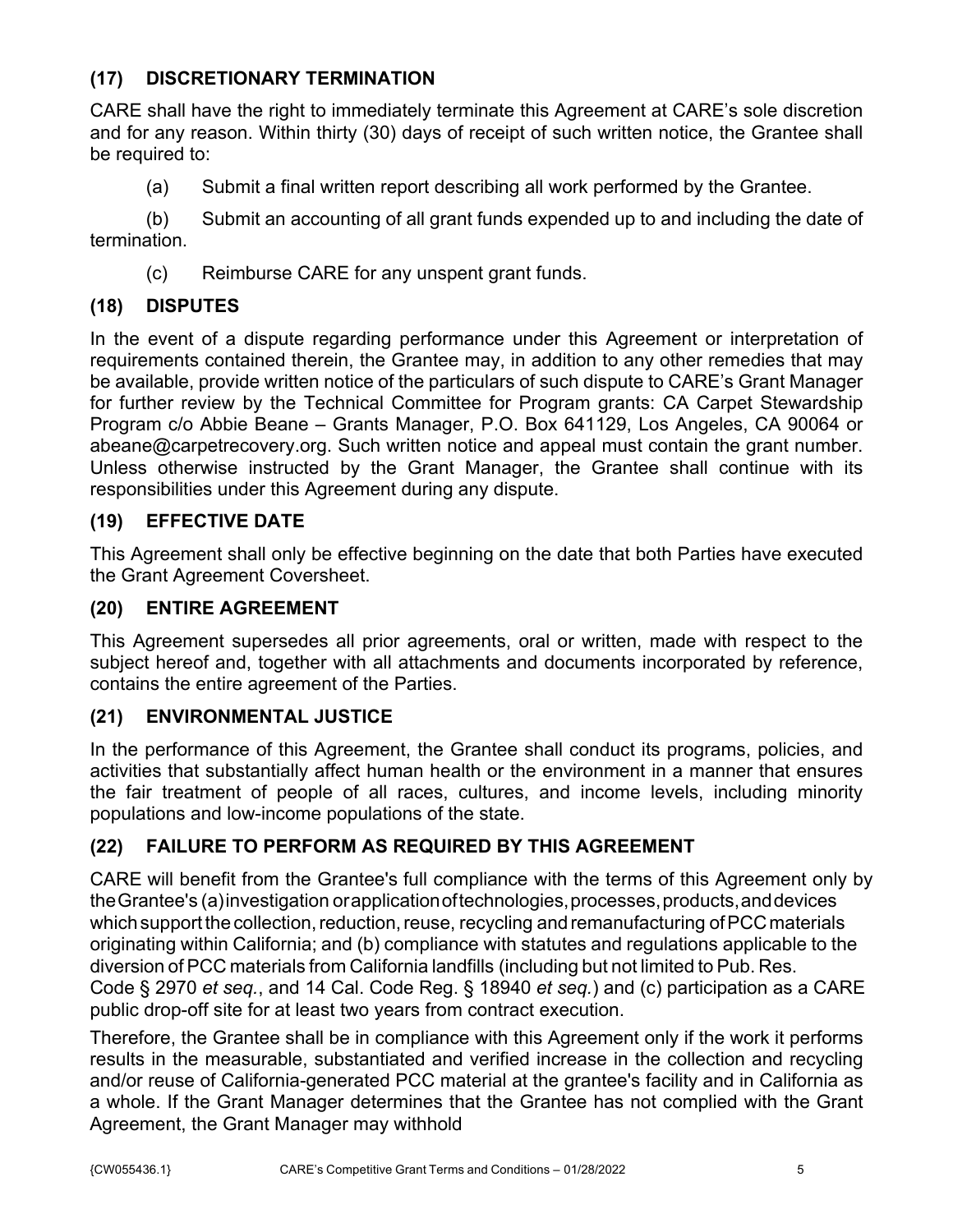Grantee's right to reimbursement of any grant funds not already paid by CARE, including but not limited to any retention retained by CARE during the Grant Term. CARE may also reclaim grant funds or equipment if item (a) or (c) is breached.

### **(23) FORCE MAJEURE**

Neither CARE nor the Grantee shall be responsible hereunder for any delay, default, or nonperformance of this Agreement, to the extent that such delay, default, or nonperformance is caused by an act of God, major weather event (such as regional flooding or wildfire), accident, labor strike, explosion, riot, war, rebellion, sabotage or other contingency unforeseen by CARE or the Grantee and beyond the reasonable control of such Party.

### **(24) FORFEITURE AND REPAYMENT OF GRANT FUNDS IMPROPERLY EXPENDED**

If grant funds are not expended in accordance with this Agreement, or if real or personal property acquired with grant funds is not used for grant purposes in accordance with this Agreement, CARE, in its sole discretion, may take appropriate action at law or in equity, including requiring the Grantee to forfeit any unexpended portion of grant funds (including but not limited to any retention), and to repay CARE for any grant funds improperly expended.

### **(25) GENERALLY ACCEPTED ACCOUNTING PRINCIPLES**

The Grantee is required to use Generally Accepted Accounting Principles in documenting all grant expenditures.

### **(26) GRANT MANAGER**

The Grant Manager's responsibilities include (a) monitoring grant progress, and (b) reviewing and approving grant payment requests and other documents delivered to CARE pursuant to this Agreement. The Grant Manager may monitor Grantee performance to ensure that the Grantee expends grant funds appropriately and in a manner consistent with the terms and conditions contained herein. The Grant Manager does not have authority to approve any deviation from or revision to these Terms and Conditions or the Procedures and Requirements unless such authority is expressly stated in the Procedures and Requirements.

### **(27) GRANTEE ACCOUNTABILITY**

The Grantee is ultimately responsible and accountable for the manner in which the grant funds are utilized and accounted for and the way the grant is administered, even if the Grantee has contracted with another organization, public or private, to administer or operate its grant program. In the event an audit should determine that grant funds are owed to CARE, the Grantee is responsible for repayment of the funds to CARE.

#### **(28) GRANTEE'S NAME CHANGE**

A written amendment is required to change the Grantee's name as listed on this Agreement. Upon receipt of legal documentation of the name change, CARE will process the amendment. If any grant payment request is presented with a new name, payment cannot be made prior to approval of the amendment authorizing such change.

#### **(29) INDEMNIFICATION**

The Grantee agrees to indemnify, defend and hold harmless CARE and CARE's officers, agents and employees from any and all claims and losses accruing or resulting to any and all contractors, subcontractors, suppliers, laborers, and any other person, firm or corporation in connection with the performance of this Agreement, and from any and all claims and losses accruing or resulting to any person, firm or corporation who may be injured or damaged by the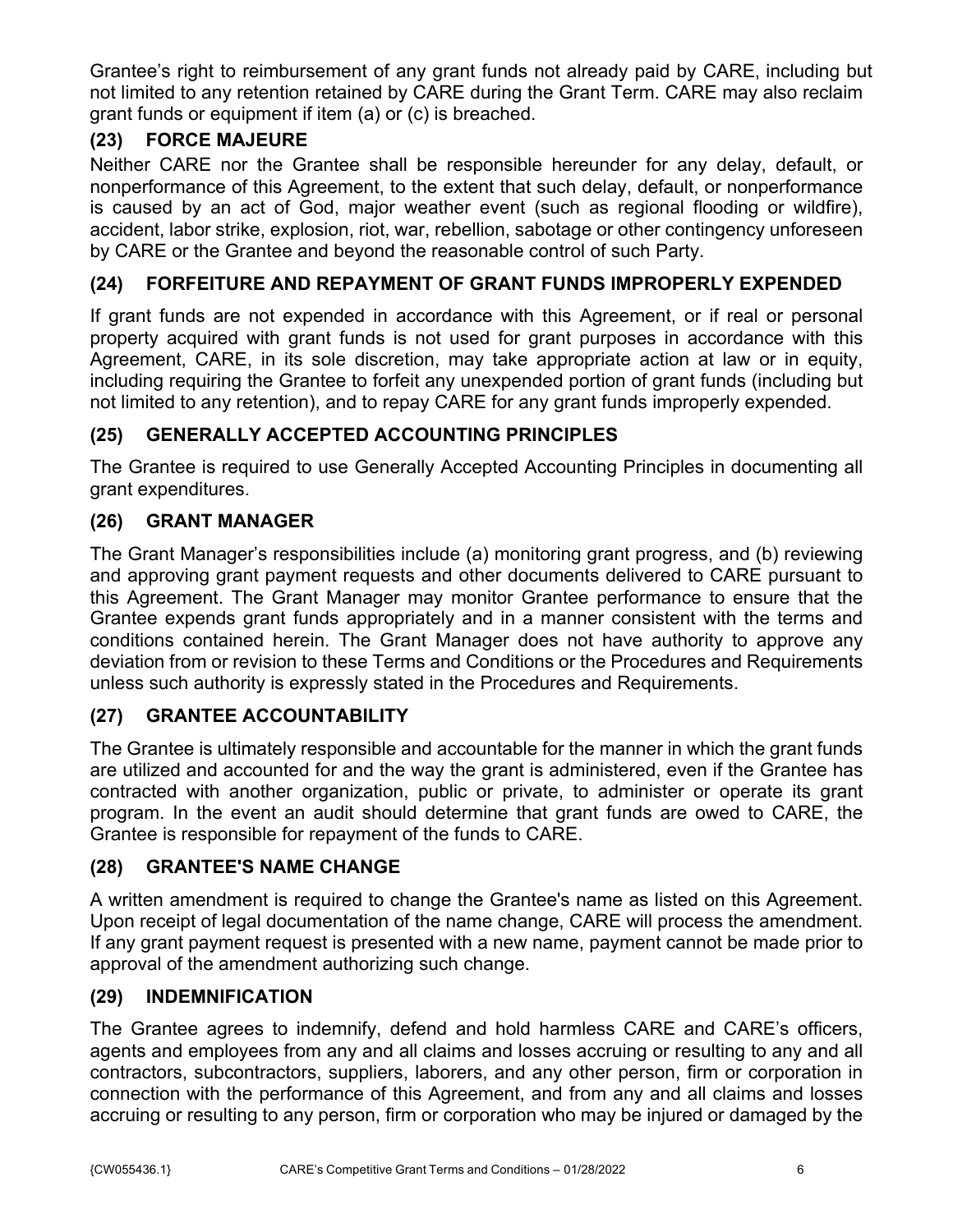Grantee as a result of the performance of this Agreement or as a result of the expenditure of Program funds.

## **(30) NATIONAL LABOR RELATIONS BOARD CERTIFICATION**

The person signing this Agreement on behalf of the Grantee certifies under penalty of perjury that no finding of contempt of court by a federal court has been issued against the Grantee within the immediately preceding two-year period because of the Grantee's failure to comply with an order of a federal court which orders the Grantee to comply with an order of the National Labor Relations Board.

### **(31) NO AGENCY RELATIONSHIP CREATED; INDEPENDENT CAPACITY**

The Grantee and the agents and employees of Grantee, in the performance of this Agreement, shall act in an independent capacity and not as officers or employees or agents of CARE. Grantee has no authority to bind or incur any obligation on behalf of CARE.

### **(32) NO WAIVER OF RIGHTS**

CARE shall not be deemed to have waived any rights under this Agreement unless such waiver is given in writing and signed by the Executive Director of CARE. No delay or omission on the part of CARE in exercising any rights shall operate as a waiver of such right or any other right. A waiver by CARE of a provision of this Agreement shall not prejudice or constitute a waiver of CARE's right otherwise to demand strict compliance with that provision or any other provision of this Agreement. No prior waiver by CARE, nor any course of dealing between CARE and the Grantee, shall constitute a waiver of any of CARE's rights or of any of Grantee's subsequent obligations. Whenever the consent of CARE is required under this Agreement, the granting of such consent by CARE in any instance shall not constitute consent in subsequent instances where such consent is required. In all cases, consent may be granted or withheld at the sole discretion of CARE.

### **(33) NON-DISCRIMINATION CLAUSE**

During the performance of this Agreement, Grantee and its contractors shall not unlawfully discriminate, harass, or allow the harassment of any employee or applicant for employment. (*See* Gov. Code § 12900 *et seq.*)

### **(34) ORDER OF PRECEDENCE**

The performance of this grant shall be conducted in accordance with the Terms and Conditions, Procedures and Requirements, Project Summary, Work Plan, and Budget of this Agreement, or other combination of exhibits specified on the Grant Agreement Coversheet attached hereto. All documents listed or referenced below are hereby incorporated herein as part of this Agreement by this reference, as such documents may be validly amended from time to time. In the event of conflict or inconsistency between the documents and provisions that constitute this Agreement, the following order of precedence shall apply:

- (a) Grant Agreement Coversheet, and any amendments
- (b) Terms and Conditions (Exhibit A)
- (c) Procedures and Requirements (Exhibit B)
- (d) Budget
- (e) Work Plan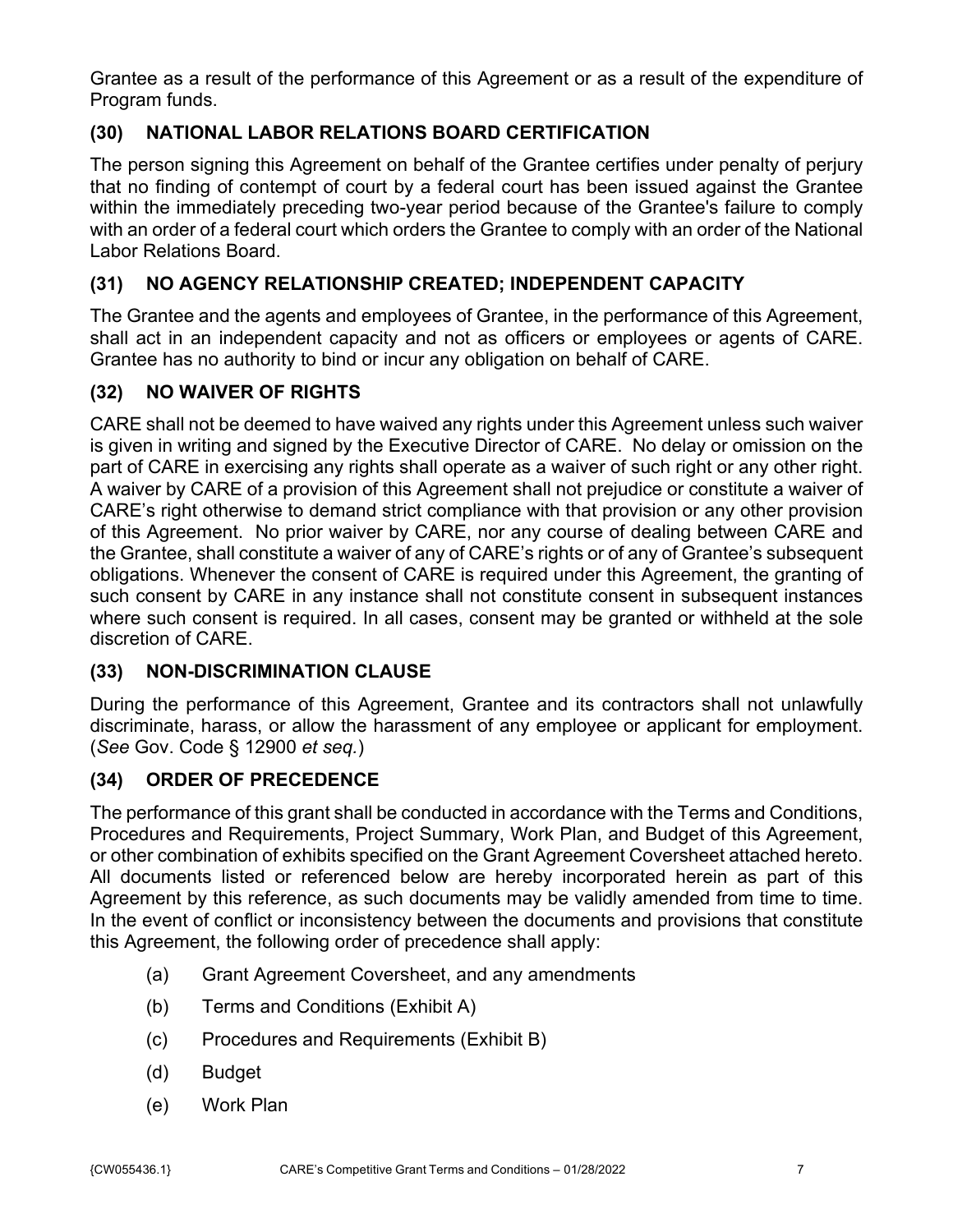- (f) Grantee's Application
- (g) All other attachments, including any that are incorporated by reference.

### **(35) OWNERSHIP OF DRAWINGS, PLANS, AND SPECIFICATIONS; COPYRIGHTS**

Grantee retains title to any copyrights or copyrightable material produced pursuant to this Agreement. Notwithstanding the above, Grantee hereby grants to CARE a royalty-free, nonexclusive, transferable, world-wide license to reproduce, translate, and distribute copies of any and all copyrightable materials produced pursuant this Agreement, for nonprofit, noncommercial purposes, and to have or permit others to do so on CARE's behalf. Grantee is responsible for obtaining any necessary licenses, permissions, releases or authorizations to use text, images, or other materials owned, copyrighted, or trademarked by third parties and for extending such licenses, permissions, releases, or authorizations to CARE pursuant to this section. The Grantee shall, at the request of CARE, provide CARE with copies of any data, drawings, design plans, specifications, photographs, negatives, audio and video productions, films, recordings, reports, findings, recommendations, and memoranda of every description or any part thereof, prepared in connection with this Agreement or through the expenditure of Program funds. Grantee must also affix a large "We Recycle Carpet With CARE" decal to both sides of any grant-funded trailers or containers at its own expense.

If any of Grantee's materials constitute trade secrets or confidential information, such materials should be clearly designated as such. For materials that are not confidential or trade secrets, or that are not labeled as confidential or trade secrets, Grantee grants to CARE a royalty-free, nonexclusive, transferable, world-wide license to reproduce, translate, and distribute copies of any and all such materials produced pursuant this Agreement, for nonprofit, non-commercial purposes, and to have or permit others to do so on CARE's behalf.

### **(36) PAYMENT**

(a) The approved Budget, if applicable, is attached hereto and incorporated herein by this reference and states the maximum amount of allowable costs for each of the tasks identified in the Work Plan. CARE shall reimburse the Grantee for only the work and tasks specified in the Work Plan or the Grantee's Application at only those costs specified in the Budget and incurred during the Grant Term.

(b) The Grantee shall perform the work described in the Work Plan or in Grantee's Application in accordance with the approved Budget, and shall obtain the Grant Manager's written approval of any changes or modifications to the Work Plan, approved project as described in the Grantee's Application or the approved Budget prior to performing the changed work or incurring the changed cost. If the Grantee fails to obtain such prior written approval, CARE, at CARE's sole discretion, may refuse to provide funds to pay for such work or costs.

(c) The Grantee shall request grant distributions in accordance with the procedures described in the Procedures and Requirements.

(d) Payment will be made to the Grantee or, in CARE's reasonably discretion, to a lender, vendor or other such third party to which Grant funds may be owed.

(e) Reimbursable expenses shall not be incurred unless they have been specified in the approved grant application.

(f) Reimbursable expenses shall not be incurred unless and until the Grantee receives a Notice to Proceed as described in the Procedures and Requirements (Exhibit B).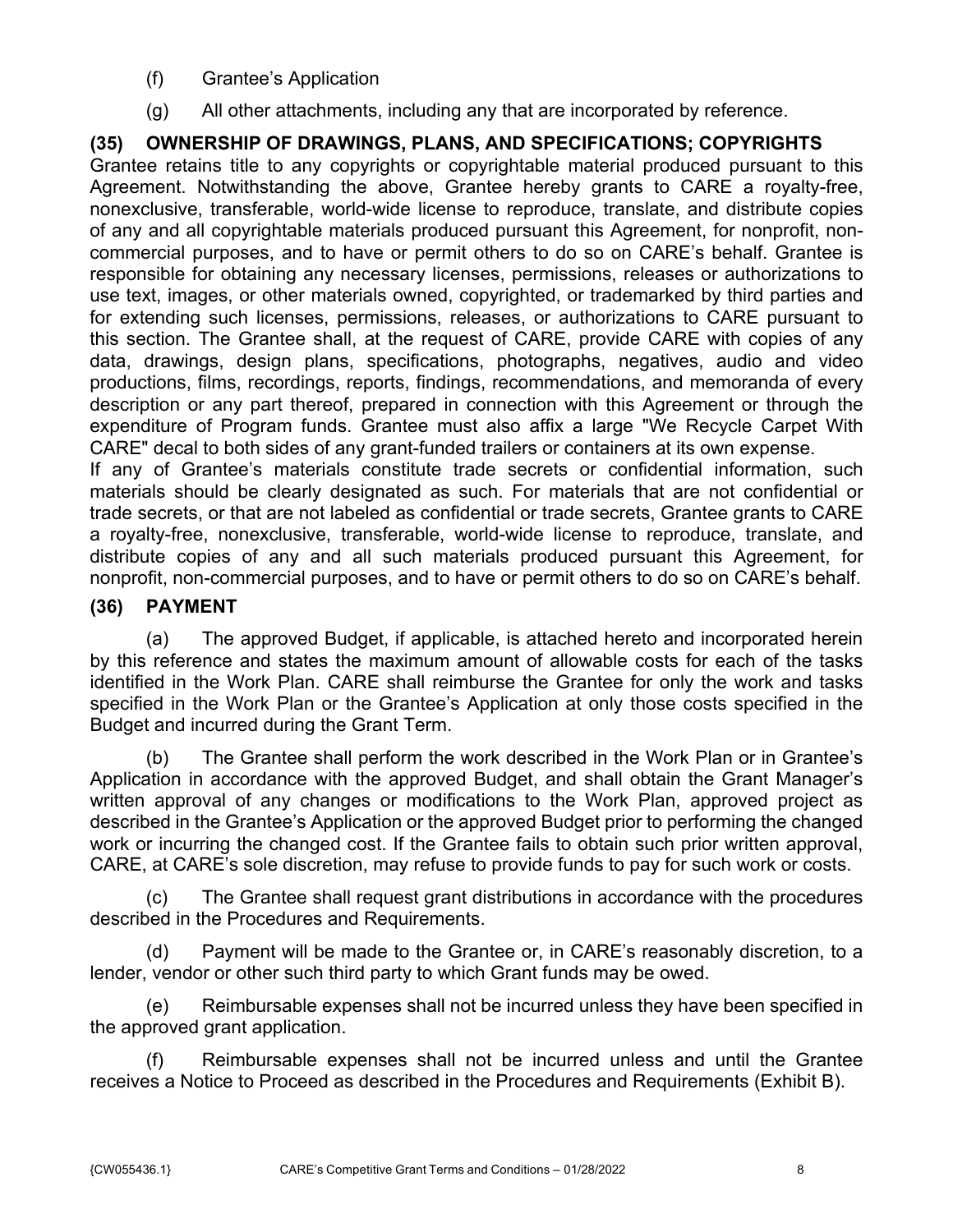### **(37) PERSONAL JURISDICTION**

The Grantee consents to personal jurisdiction in the State of California for all proceedings concerning the validity and operation of this Agreement and the performance of the obligations imposed upon the Parties. If Grantee is part of a Native American Tribe, Grantee expressly waives tribal sovereign immunity as a defense to any and all proceedings concerning the validity and operation of this Agreement and the performance of the obligations imposed upon the Parties.

### **(38) PERSONNEL COSTS**

If personnel costs constitute an eligible use of grant funds pursuant to the Procedures and Requirements, any personnel costs to be reimbursed with grant funds must be computed based on actual time spent on grant-related activities and on the actual salary or equivalent hourly wage the employee is paid for his or her regular job duties, including a proportionate share of any benefits to which the employee is entitled, unless otherwise specified in the Procedures and Requirements.

### **(39) REAL AND PERSONAL PROPERTY ACQUIRED WITH GRANT FUNDS**

(a) CARE will not reimburse the Grantee for the acquisition of any products purchased prior to the issuance of grant funds or prior to the commencement of the Grant Term, unless the acquisition of such products with grant funds is pre-approved in writing by the Grant Manager.

### **(40) REASONABLE COSTS**

A cost is reasonable if, in its nature or amount, it does not exceed that which would be incurred by a prudent person under the circumstances prevailing at the time the decision was made to incur the cost. Consideration will be given to:

(a) Whether the cost is of a type generally recognized as ordinary and necessary for the performance of the grant.

(b) The restraints or requirements imposed by such factors as generally accepted sound business practices, arms-length bargaining, federal and state laws and regulations, and the Terms and Conditions of this Agreement.

(c) Whether the individuals concerned acted with prudence in the circumstances, considering their responsibilities to the organization, its members, employees, clients, and the public at large.

(d) Significant deviations from the established practices of the organization which may unjustifiably increase the grant costs.

CARE reserves the right to seek repayment of grant funds expended on unreasonable costs.

### **(41) RECYCLED-CONTENT PAPER**

All documents submitted by the Grantee must be printed double-sided on recycled-content paper containing 100 percent post-consumer fiber. Specific pages containing full color photographs or other ink-intensive graphics may be printed on photographic paper.

### **(42) REDUCTION OF POST-CONSUMER CARPET**

IAs a condition of final payment under this Agreement, the Grantee must provide documentation substantiating the source of PCC materials used during the performance of this Agreement to the Grant Manager.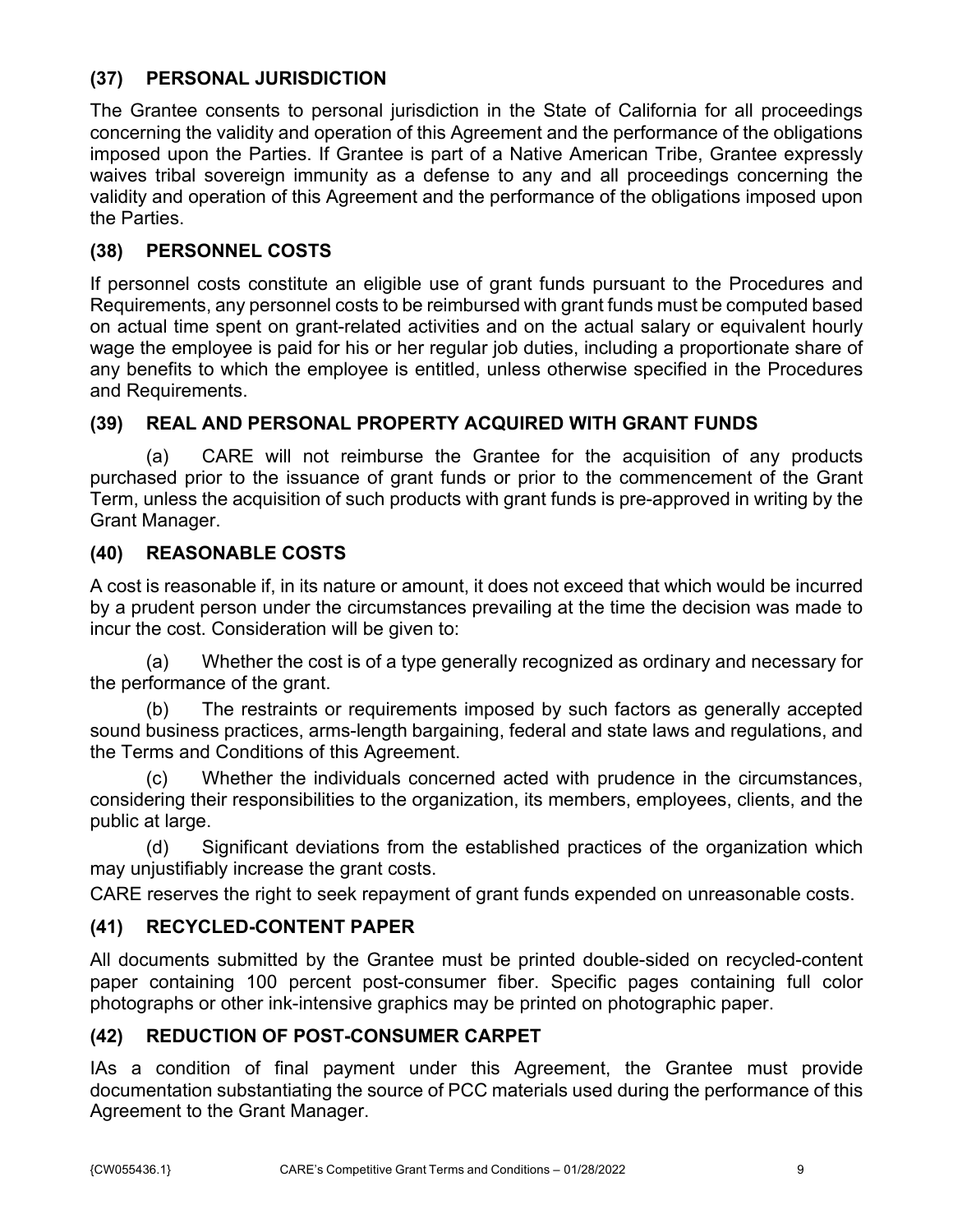### **(43) REDUCTION OF WASTE**

In the performance of this Agreement, Grantee shall take all reasonable steps to ensure that materials purchased or utilized in the course of the project are diverted consistent with the California waste hierarchy, giving preference to energy recovery. Steps should include, but not be limited to: the use of used, reusable, or recyclable products; discretion in the amount of materials used; alternatives to disposal of materials consumed; and the practice of other waste reduction measures where feasible and appropriate.

### **(44) REIMBURSEMENT LIMITATIONS**

Under no circumstances shall the Grantee seek reimbursement pursuant to this Agreement for a cost or activity that has been or will be paid for through another grant funding source. The Grantee shall not seek reimbursement for any costs used to meet cost sharing or matching requirements.

All costs charged against the Agreement shall be net of all applicable credits. The term "applicable credits" refers to those receipts or reductions of expenditures that operate to offset or reduce expense items that are reimbursable under this Agreement. Applicable credits may include, but are not necessarily limited to, rebates or allowances, discounts, credits toward subsequent purchases, and refunds. Grantee shall deduct the amount of the credit from the amount billed as reimbursement for the cost, or deduct the amount of the credit from the total billed under a future invoice.

### **(45) REMEDIES**

Unless otherwise expressly provided herein, the rights and remedies hereunder are in addition to, and not in limitation of, other rights and remedies under this Agreement, at law or in equity, and exercise of one right or remedy shall not be deemed a waiver of any other right or remedy.

## **(46) SELF-DEALING AND ARM'S LENGTH TRANSACTIONS**

All expenditures for which reimbursement pursuant to this Agreement is sought shall be the result of arm's-length transactions and not the result of, or motivated by, self-dealing on the part of the Grantee or any employee or agent of the Grantee. For purposes of this provision, "arm's-length transactions" are those in which both Parties are on equal footing and fair market forces are at play, such as when multiple vendors are invited to compete for an entity's business and the entity chooses the lowest of the resulting bids. "Self-dealing" is involved where an individual or entity is obligated to act as a trustee or fiduciary, as when handling public funds, and chooses to act in a manner that will benefit the individual or entity, directly or indirectly, to the detriment of, and in conflict with, the public purpose for which all grant monies are to be expended.

## **(47) SEVERABILITY**

If any provisions of this Agreement are found to be unlawful or unenforceable, such provisions will be voided and severed from this Agreement without affecting any other provision of this Agreement. To the full extent, however, that the provisions of such applicable law may be waived, they are hereby waived to the end that this Agreement be deemed to be a valid and binding agreement enforceable in accordance with its terms.

## **(48) SITE ACCESS**

The Grantee shall allow CARE, or any of CARE's designated representatives the right to inspect Grantee's facilities during reasonable business hours, and to access sites at which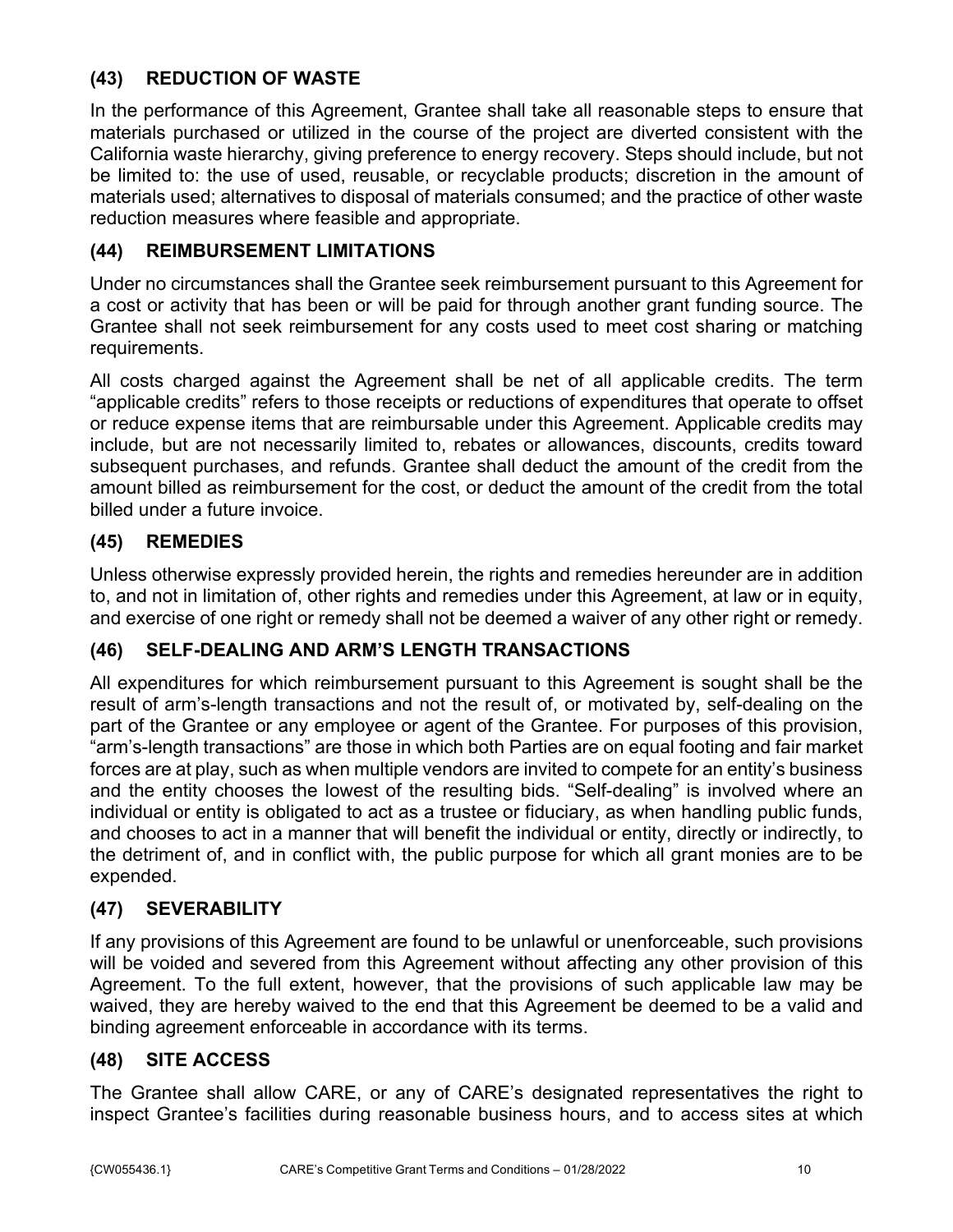grant funds are expended and related work is being performed at any time during the performance of the work and for ninety (90) days after completion of the work, or until all issues related to the grant project have been resolved.

### **(49) STOP PAYMENT NOTICE**

CARE may immediately discontinue payment under this Agreement, immediately upon receipt of a written notice from the Grant Manager, where such notice is based on the Grant Manager's reasonable belief that grant funds are being improperly expended.

### **(50) TERMINATION FOR CAUSE**

CARE may terminate this Agreement and be relieved of making any subsequent payments to Grantee, should the Grantee fail to perform the requirements of this Agreement at the time and in the manner herein provided. Termination pursuant to this section may result in forfeiture by the Grantee of any funds retained pursuant to CARE's 10 percent retention policy.

### **(51) TIME IS OF THE ESSENCE**

Time is of the essence to this Agreement.

#### **(52) TOLLING OF STATUTE OF LIMITATIONS**

The statute of limitations for bringing any action, administrative or civil, to enforce the terms of this Agreement or to recover any amounts determined to be owing to CARE as the result of any audit of the grant covered by this Agreement shall be tolled during the period of any audit resolution, including any appeals by the Grantee to CARE.

#### **(53) UNRELIABLE LIST**

Prior to authorizing any contractor or subcontractor to commence work under this Grant, the Grantee shall submit to CARE a Reliable Contractor Declaration from the contractor or subcontractor, signed under penalty of perjury, disclosing whether of any of the events listed in Section 17050 of Title 14, California Code of Regulations, Natural Resources, Division 7, has occurred with respect to the contractor or subcontractor within the preceding three (3) years. If a contractor is placed on CARE's Unreliable List after award of this Grant, the Grantee may be required to terminate that contract.

#### **(54) VENUE; CHOICE OF LAW**

(a) All proceedings concerning the validity and operation of this Agreement and the performance of the obligations imposed upon the Parties hereunder shall be held in the Superior Court of Sacramento County, California. The Parties hereby waive any right to any other venue. The place where the Agreement is entered into and place where the obligation is incurred is Sacramento County, California.

(b) The laws of the State of California shall govern all proceedings concerning the validity and operation of this Agreement and the performance of the obligations imposed upon the Parties hereunder.

### **(55) WAIVER OF CLAIMS AND RECOURSE AGAINST CARE**

The Grantee agrees to waive all claims and recourse against CARE, its officials, officers, agents, employees, and servants, including, but not limited to, the right to contribution for loss or damage to persons or property arising out of, resulting from, or in any way connected with or incident to this Agreement. This waiver extends to any loss incurred attributable to any